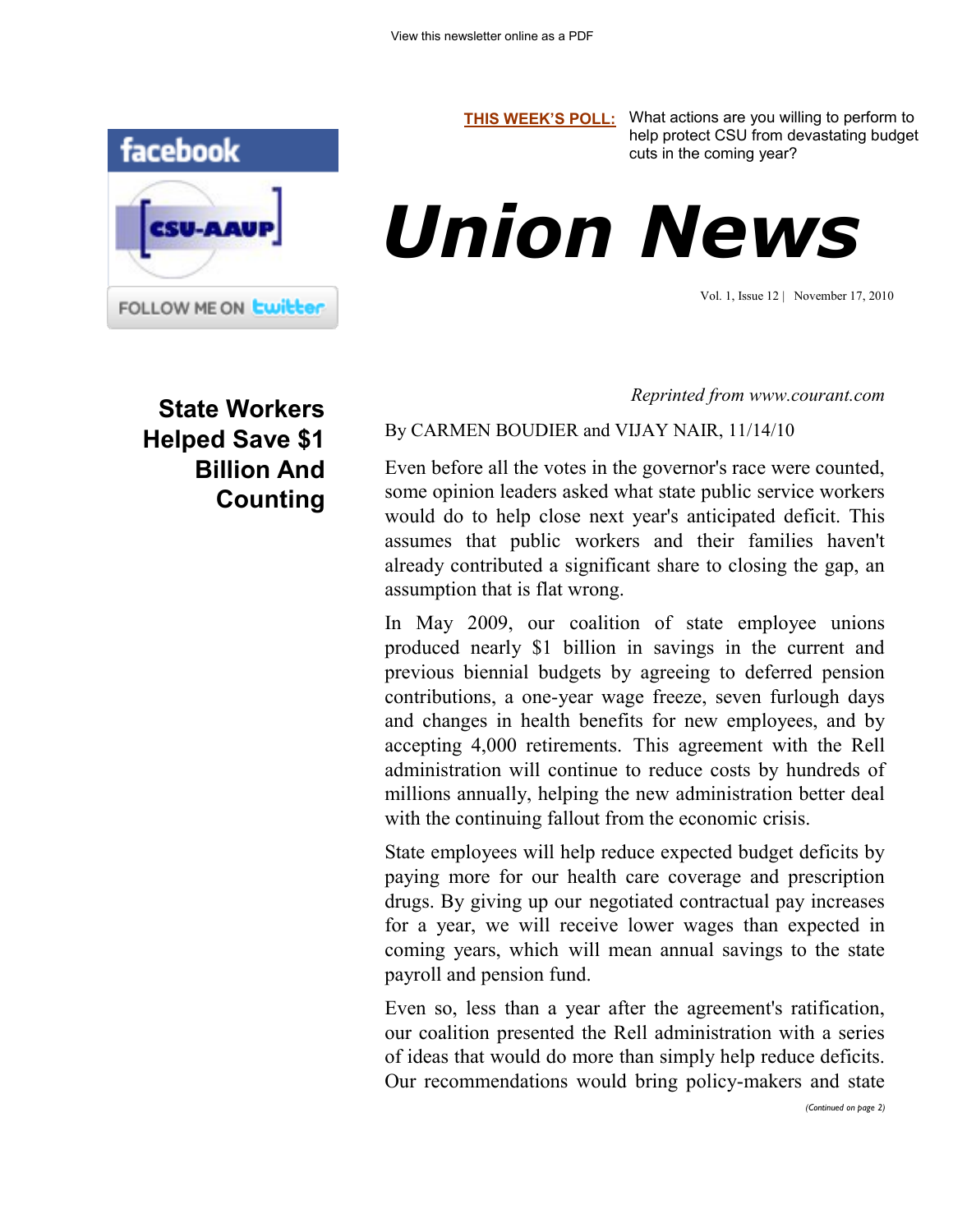*(Continued from page 1)*

workers together to help jump-start Connecticut's economy, put people back to work, recreate livable communities and build a sustainable future.

The real crisis we face is not a short-term drop in state revenues, but a long-term decline in the standard of living of nearly all Connecticut's families.

[Read full article.](http://www.courant.com/news/opinion/hc-op-boudier-nair-unions-state-budge20101114,0,5795943.story)

## By CARTER KNEELAND

Connecticut's election is finally over and the state has a new Governor-Elect in Dan Malloy. How the new administration will tackle the challenges ahead and how the legislature will react to their proposals to solve the state's fiscal crisis is yet to be seen. What is certain is that public services will be at the center of the debate. SEBAC members will continue to be a part of that discussion.

To keep you informed about the public discourse on Connecticut's ongoing budget crisis, we've included some recent articles, editorials and commentaries that mention the state employee role in particular. As always, please consider writing a letter to the editor or posting your comments online to demonstrate the importance of vital public services and the need for job creation in these difficult economic times.

*New Haven Register* - [A blue state in a GOP era means](http://www.nhregister.com/articles/2010/11/14/news/doc4cdf652fd2fd5490247483.txt?viewmode=fullstory)  [changes coming](http://www.nhregister.com/articles/2010/11/14/news/doc4cdf652fd2fd5490247483.txt?viewmode=fullstory) – Nov. 14, 2010

*Hartford Courant* Commentary – [Balancing Acts: What Can](http://www.courant.com/news/opinion/hc-op-mckinney-must-cut-state-spendin20101114,0,3727564.story)  [Be Cut From State Spending?](http://www.courant.com/news/opinion/hc-op-mckinney-must-cut-state-spendin20101114,0,3727564.story) – State Senator John McKinney – Nov. 14, 2010

*Hartford Courant* – letter to the Editor – [It's Wrong To Cut](http://www.courant.com/news/opinion/letters/hc-le-peterson-union-1111-20101111,0,1330113.story)  [Services When People Need Them Most](http://www.courant.com/news/opinion/letters/hc-le-peterson-union-1111-20101111,0,1330113.story) – by Patrice Peterson – Nov. 11, 2010

Dan Malloy on Fox 61's [The Real Story](http://www.ctnow.com/news/therealstory/ctn-trs-1111,0,753041.story) discussing the state budget, transitioning to his new administration and working with the legislature – Nov. 14, 2010

## **State Employees at the Center of Discussions**